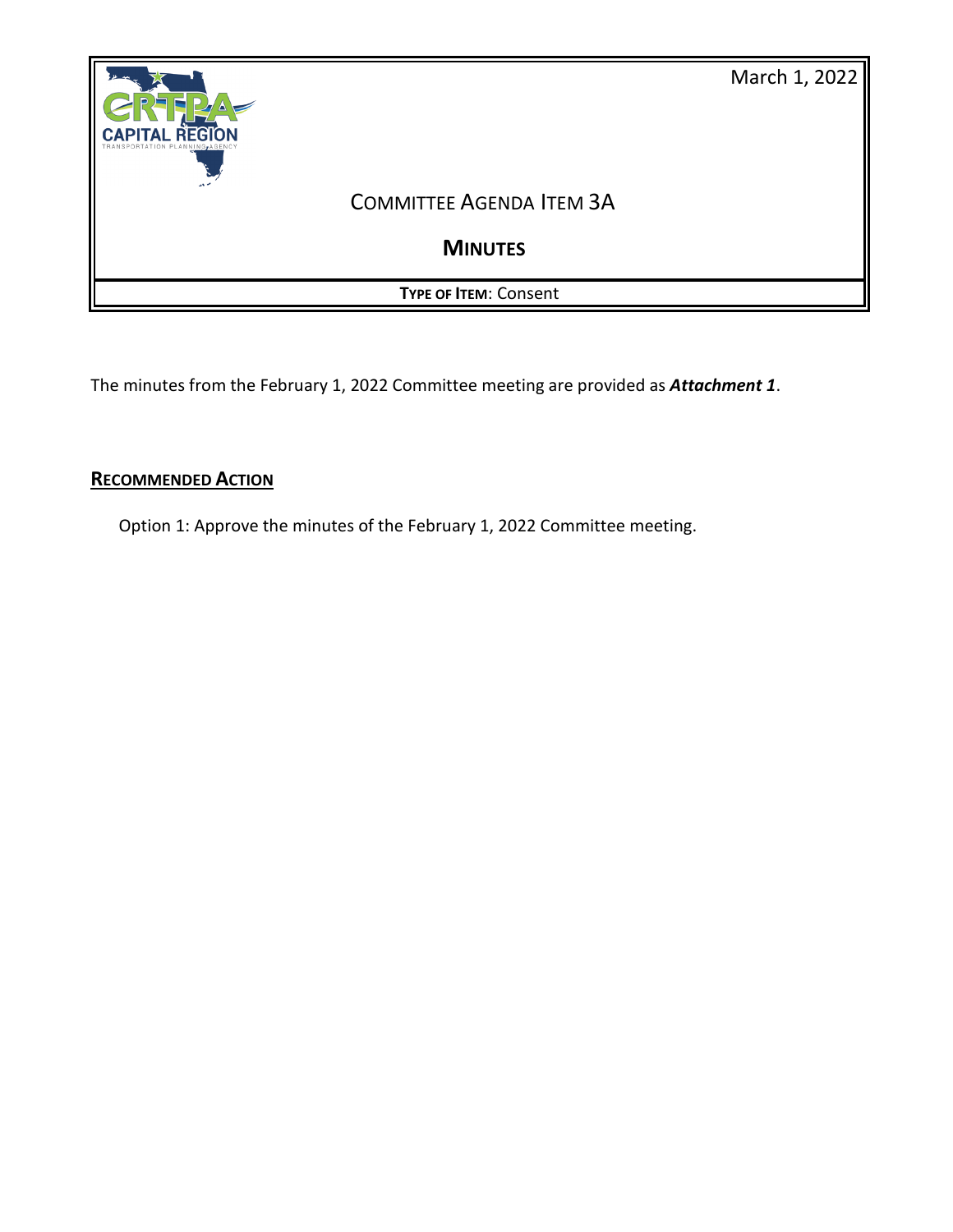# **ATTACHMENT 1**



# **CITIZENS MULTIMODAL ADVISORY COMMITTEE (CMAC)**

# MEETING OF TUESDAY, FEBRUARY 1, 2022 (11:30 AM - 1:30 PM)

CITY OF TALLAHASSEE COMMISSION CHAMBERS 300 S. ADAMS STREET TALLAHASSEE, FL 32301

## **Minutes**

Members Present: Mary Kay Falconer; Amy Longstreet; Roger Holdener; Melissa Corbett; John Dunn; Johan van Tol; Marcus Thompkins; Dan Beaty (v); Chad Hanson (v)

Staff Present: Greg Slay, CRTPA Executive Director (v); Jack Kostrzewa, CRTPA; Greg Burke, CRTPA; Suzanne Lex, CRTPA, Yulonda Mitchell, CRTPA

The meeting was called to order at 11:33 am.

## **1. AGENDA MODIFICATIONS**

**Amendment to the Transportation Improvement Program (TIP)** This item seeks adoption of an amendment to the Fiscal Year (FY) 2022 – FY 2027 TIP to include the Design phase for the Thomasville Road Multi-Use Path project.

RECOMMENDED ACTION: Recommend the CRTPA adopt the amendment to the Fiscal Year (FY) 2022 – FY 2027 TIP to include the Design phase for the Thomasville Road Multi-Use Path project.

Ms. Lex stated there was a request an add on to the agenda. The request is for a TIP Amendment to add the Design phase for the Thomasville Road Multi-Use Path Project.

## **Committee Action: Mr. van Tol made a motion to recommend modification to the agenda to add on the TIP amendment as presented by staff. Mr. Holdener seconded the motion. The motion was unanimously passed.**

Mr. Thompkins requested additional details on the TIP Amendment. Ms. Lex stated that FDOT reviewed the CRTPA's priority list and Thomasville Road Multi-Use Path - Design Phase was one of the top priorities. She stated once the Thomasville Road Multi-Use Trail Feasibility study was approved by the CRTPA Board, the TIP Amendment for the next phase of the project could move forward. She requested a recommendation of approval to the Board to amend the TIP to include the Design Phase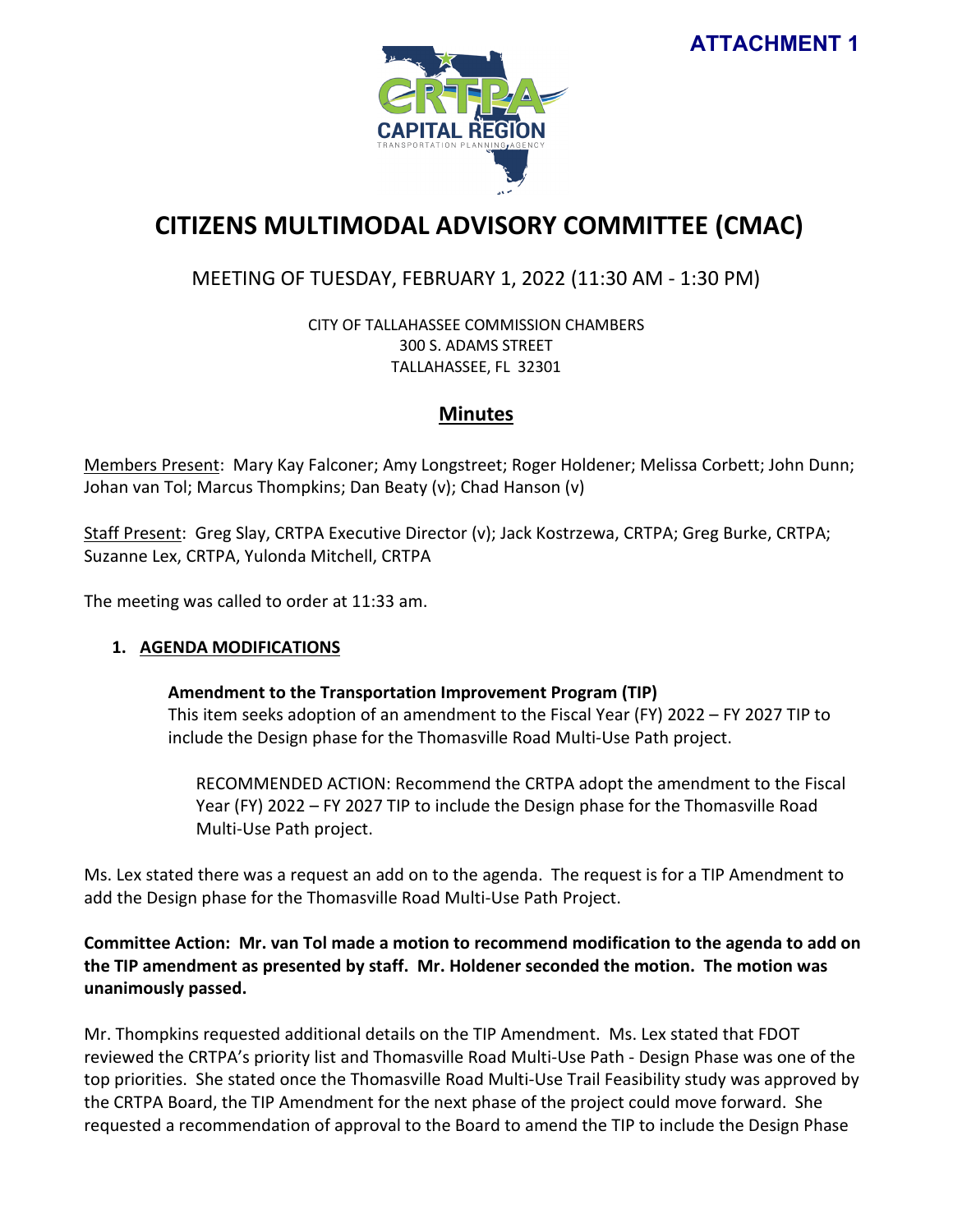for the Thomasville Road Multi-Use Path. Ms. Lex noted the limits listed by FDOT were from Armistead Road to Metropolitan Boulevard. The CRTPA coordinated with FDOT requesting the limits be revised to reflect the project begins at Betton Road and goes to Metropolitan Boulevard. This is consistent with the listed priority and the Feasibility Study. The TIP Amendment will be on the February Board Meeting agenda.

**Committee Action: Mr. van Tol made a motion to approve the Amendment to the Transportation Improvement Program (TIP). Mr. Holdener seconded the motion. The motion was unanimously passed.** 

## **2. PUBLIC COMMENT ON ITEMS NOT APPEARING ON THE AGENDA**

#### **3. CONSENT AGENDA**

**A. Minutes of the November 2, 2021 and January 4, 2022 CMAC Meeting**

**Committee Action: Mr. Hanson made a motion to approve the minutes of the November 2, 2021 and January 4, 2022 CMAC Meeting. Ms. Corbett seconded the motion. The motion was unanimously passed.** 

#### **4. CONSENT ITEMS PULLED FOR DISCUSSION**

#### **5. PRESENTATION/DISCUSSION/ACTION**

#### **A. CRTPA Safety Measures**

This item seeks adoption of the 2022 CRTPA Safety Performance Targets for safety performance measures that the CRTPA is required annually address.

RECOMMENDED ACTION: Recommend the CRTPA adopt the recommended 2022 CRTPA Safety Targets and a CRTPA long term safety goal of zero fatalities and serious injuries for the CRTPA region.

Mr. Burke discussed the CRTPA Safety Measures. He stated annually the CRTPA is required to adopt safety targets for five safety performance measures, per Federal mandate. These safety targets are: 1. Number of fatalities; 2. Rate of fatalities per 100 Million Vehicle Miles Traveled (VMT); 3. Number of serious injuries; 4. Rate of serious injuries per 100 Million Vehicle Miles Traveled (VMT); and 5. Number of non-motorized fatalities and non-motorized serious injuries.

Mr. Burke stated this process provides an opportunity to access how the CRTPA was performing relating to the safety measures and the actions taken regarding safety. He stated safety was integrated throughout the entire CRTPA planning process and addressing safety includes the development of plans and programs; implementation and incorporation of safety into projects including stand-alone projects and safety coordination with partner agencies.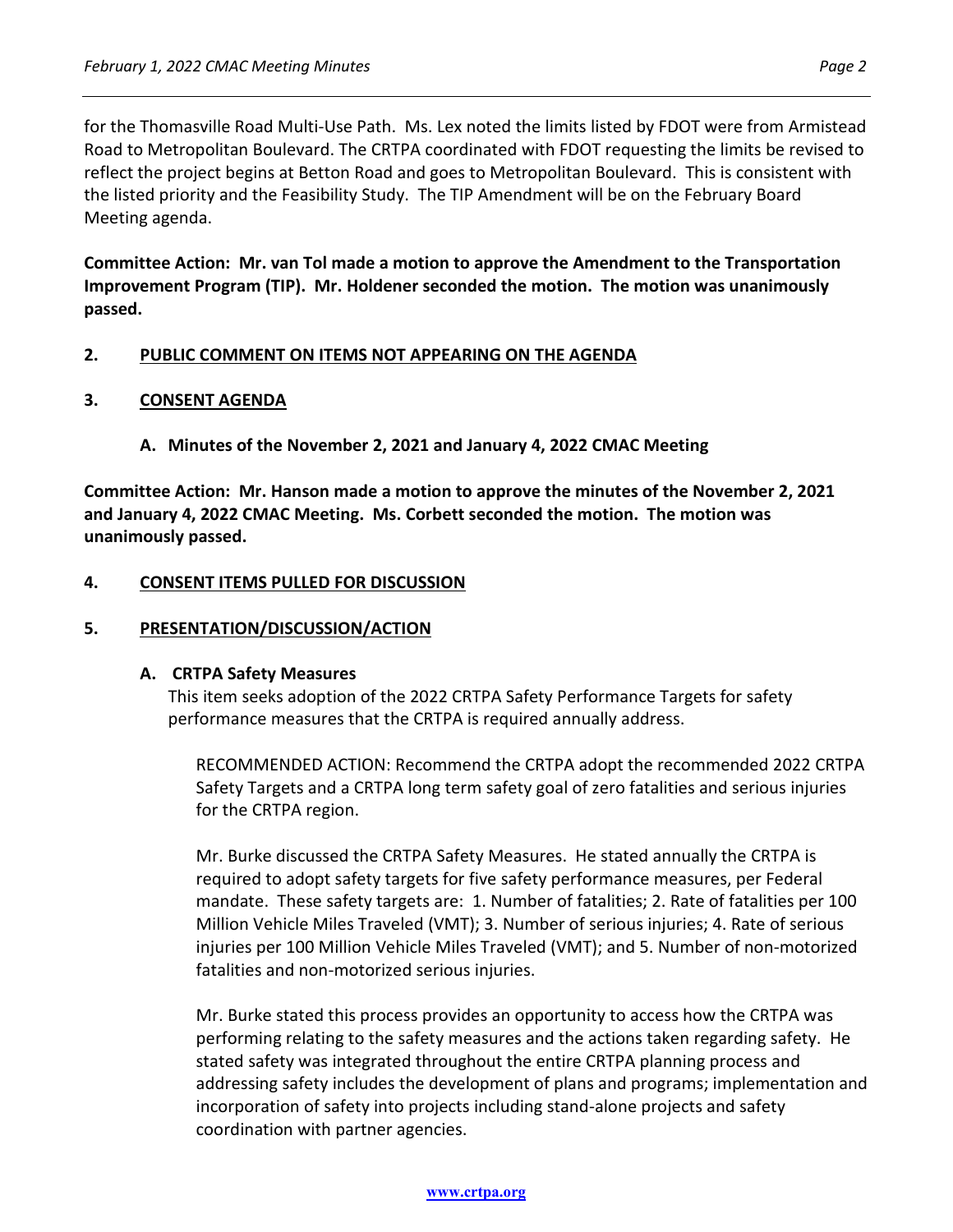Mr. Burke discussed the CRTPA's current actions to address safety in the Region, including the following efforts:

- Resurfacings he stated resurfacings allow CRTPA to incorporate Bike and Pedestrian safety improvements, such as, addition of missing sidewalks and bike lanes.
- Corridor Safety Evaluations he stated the evaluations of the regions corridors to address identified safety issues was an ongoing and discussed the identified ongoing projects.
- Feasibility Studies he stated the Feasibility Study was the first step in pursuing corridor wide improvements which include improvements to pedestrian and bicyclist safety.
- Transportation Alternatives Program (TA) he stated the CRTPA coordinates the Transportation Alternatives Program, which was a federally funded program. The CRTPA solicits applications from the Region for the TA program and discussed recently completed and ongoing projects.
- Expanding the Regional Trails Network he stated expanding the regional trails network through the construction of multiuse trails has expanded safety for pedestrians and cyclist.
- Community Traffic Safety Teams (CTSTs) he stated all four CRTPA Counties have CTSTs to support safety initiatives through a forum of local highway safety advocates committed to solving traffic safety problems.
- High Visibility Enforcement he stated the High Visibility Enforcement was a FDOT focused and Bicycle and Pedestrian initiative. Program was designed to increase awareness of and compliance with traffic laws and regulations that increase safety on Florida roads. Mr. Burke stated Leon County was currently among the top 25 counties (ranked 23). Mr. Burke discussed the Leon County High Visibility Enforcement Initiative. He stated the initiative was being conducted by Tallahassee Police Department at identified high crash locations. Enforcement efforts to continue to May 2022.
- CRTPA Congestion Management Process Report Update Last Updated in 2018 and an update is scheduled in 2022. The report includes a strong safety focus and will identify potential projects for future study.

Mr. Burke discussed the Historic Trends. He stated in the most recent data was from 2020. He noted ultimately, we met 4 of 5 adopted targets. We didn't hit the target Rate of Fatalities for VMT. Based on the data, 2016-2020 serious injuries have decreased, and fatalities have remained consistent. He noted the action today would adopt five (5) Safety Targets for 2022. The proposed 2022 Targets would recommend using the adopted 2021 targets as a benchmark with the addition of a 5% reduction for each target to be applied annually. Additionally, he noted the recommendation includes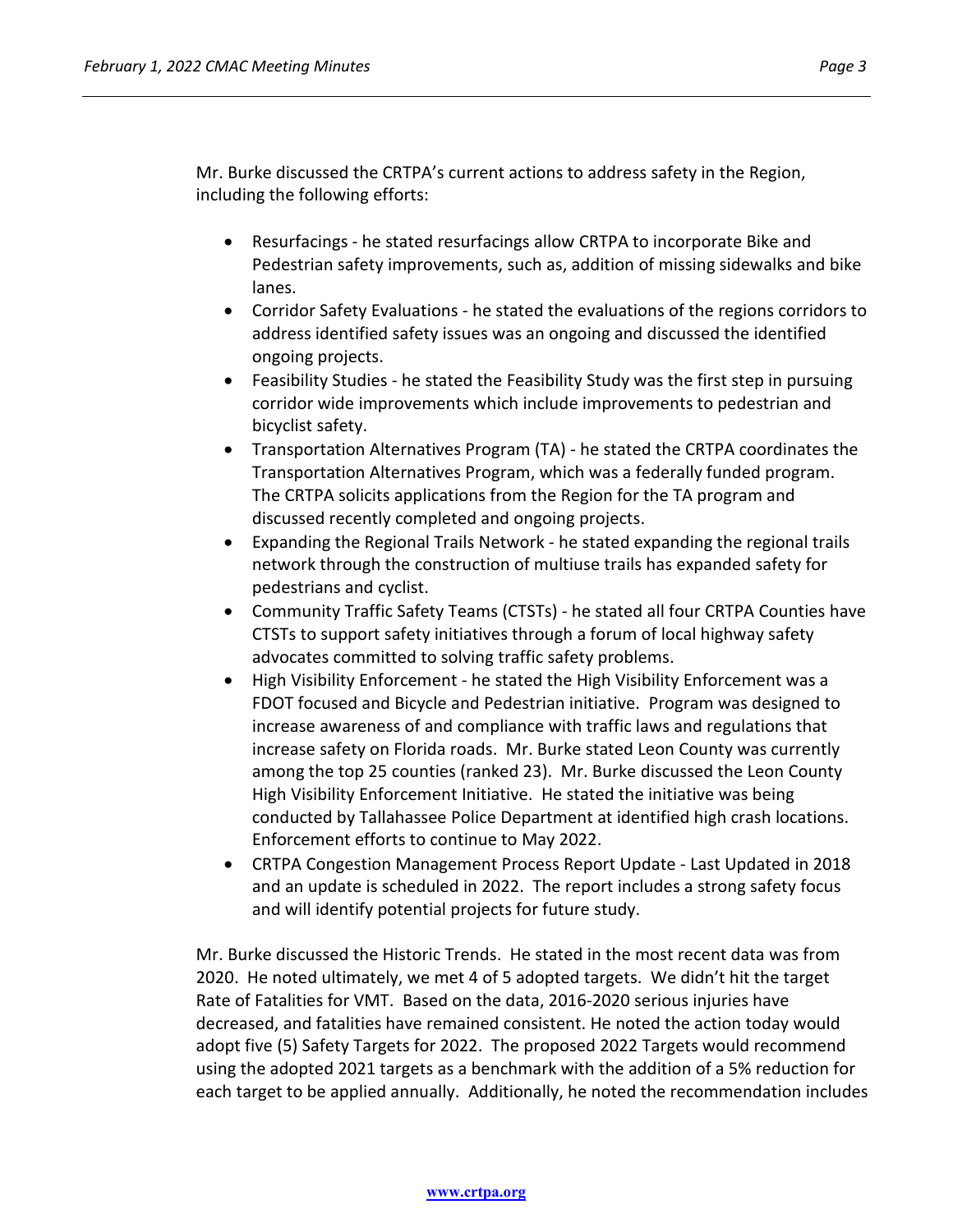the CRTPA's adopting of a long-term safety goal of zero fatalities and serious injuries for the region.

Mr. van Tol discussed the process that was used in the past and noted it was like how the state would develop the targets.

Mr. Thompkins asked for additional specifics on the accidents. Mr. Kostrzewa stated in general there are areas that needed better lighting. He stated the fatalities and serious injuries were clustered along certain corridors. Trends showed the areas where Tallahassee Police Department are focusing on with the High Visibility Enforcement Initiative are the areas where the fatalities and serious injuries are occurring. With that information, Tallahassee Police Department has targeted specific days and specific times to be a more focused effort. He stated in general with pedestrians, fatalities and serious injuries occurred when a pedestrian may have thought they had a safe crossing. He stated these didn't specifically occur in the crosswalk. Mr. Kostrzewa and he noted for the cyclist, there needed to be better road facilities, generally speaking.

Mr. Hanson asked if there were any negative funding ramifications for falling short of meeting the adopted targets.

Mr. Burke stated there were no funding impacts but explained that the annual requirement provides an opportunity to review how the region was meeting the targets.

Ms. Falconer stated it would be helpful to have a rate. She stated the extent of use by cyclist and pedestrians in the community. She stated that seems to be limiting when reviewing the trends to determine if the occurrences are improving.

Mr. Thompkins asked if the adopted target was zero would there be a more aggressive effort to provide safety for pedestrians and safety. Mr. Burke stated safety was very important to everyone on each level local, state, federal but noted it would not make planning efforts more aggressive.

Ms. Longstreet asked if reports would be available after the High Visibility Enforcement (HVE) initiatives are completed this year. Ms. Lex stated reports would be available, documenting the results of the HVE program that law enforcement conducted. She stated the numbers from last year were received but have not had a chance to meet to discuss the numbers. A report will be presented to the CTST, Committees and the Board as an informational item within the next few months. She noted FDOT identifies the locations by reviewing the data. CRTPA ranked 22 in the top 25 critical counties for serious injuries and fatalities for bike/ped last year. This year the CRTPA was ranked 23. Ms. Lex noted that while officers are working overtime on the High Visibility Enforcement, there are also efforts to educate during the everyday work of the officers. Florida State University also has been trying to increase education efforts to students on Bike/Ped safety.